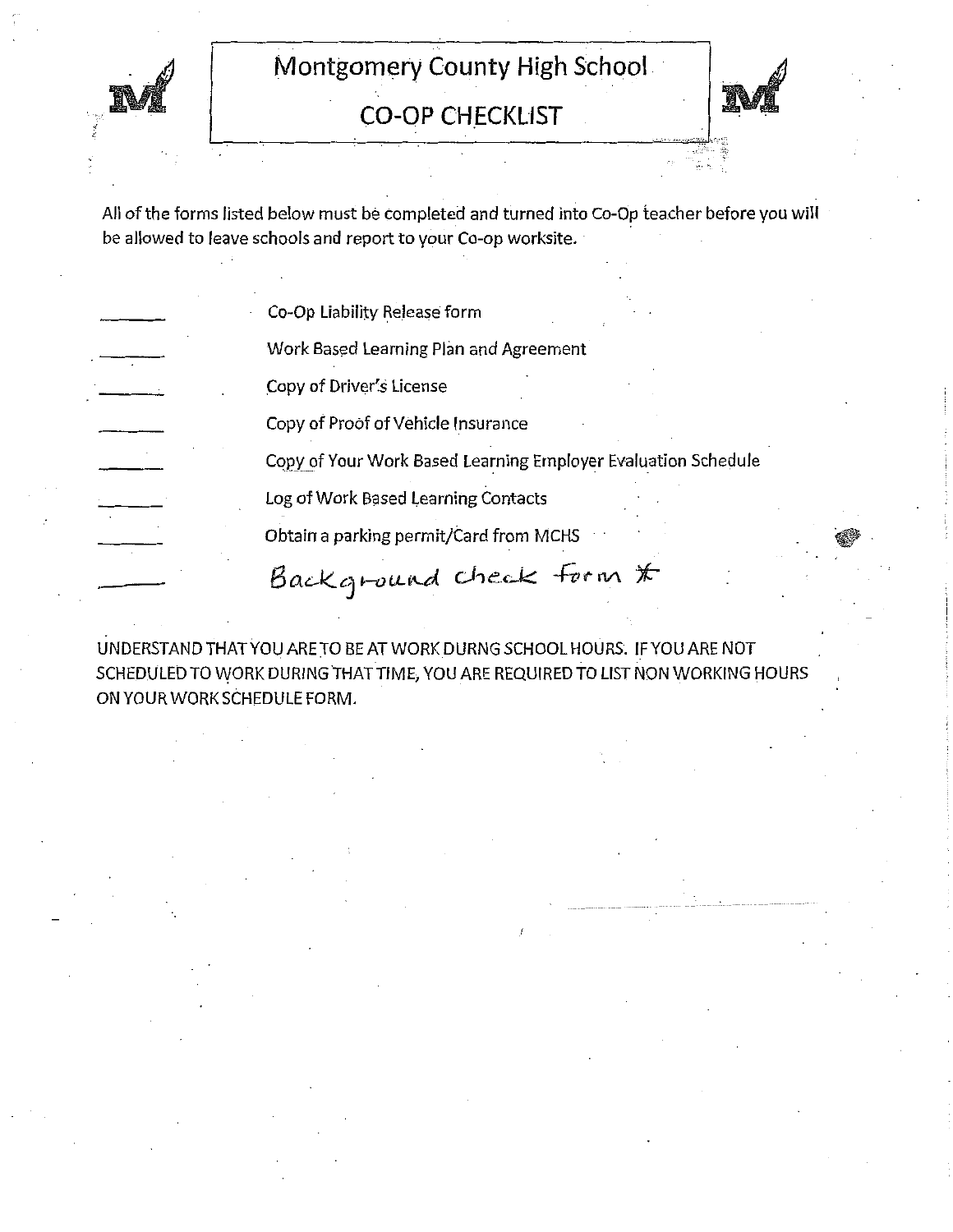|  |  |  |  | Liability Release Form for Work Based Learning |  |
|--|--|--|--|------------------------------------------------|--|
|  |  |  |  |                                                |  |

|                            | is considerably and considerably the second construction of the construction of the construction of the construction of the construction of the construction of the construction of the construction of the construction of th |  |
|----------------------------|--------------------------------------------------------------------------------------------------------------------------------------------------------------------------------------------------------------------------------|--|
| I hereby give approval for | to participate in a work based learning                                                                                                                                                                                        |  |
| experience at              | <b>Exampler</b> the direction of<br>ON.                                                                                                                                                                                        |  |

The following terms of agreement have been read and agreed upon by both student and parent or guardian.

\*\*\*\*\*\*\*\*\*\*\*\*\*\*\* \*\*\*\*\*\*\*\*\*\*\*\*\*\*\*\*\*\*\*\*\*\*\*\*\*\*\*\*\*\*\*\*

### STUDENT AGREEMENT:

- 1. I will report directly to the work site and return directly to the school campus (or my home address if the experience is at the end of the school day).
- 2. If providing my own transportation, I will not transport or allow any other student(s) in my vehicle during this activity. I will follow all traffic/safety laws and regulations.
- 3. If being transported in a school vehicle, I will follow all rules and regulations outlined in school board policy.
- 4. I will keep all information and observations at the work site in strictest confidence.
- 5. I will display a strong work ethic.
- 6. I will dress in appropriate attire for the experience.
- 7. I will arrive on time and remain until time scheduled to leave.
- 8. If I cannot keep my appointment, I will notify both school officials and the work site.
- 9. I will complete all forms required on the check sheet provided and will complete a report and thank you letter in follow up to the activity.
- 10. I will show proper respect for my instructor and supervisor at all times.
- 11. I will follow rules and regulations of conduct while involved in this activity.
- 12. I will provide a copy of my personal accidental insurance/vehicle insurance/and driver's license one week prior to the date scheduled for this experience.

### PARENT/GUARDIAN AGREEMENT: .

will be involved in a work based learning experience I understand which will require off campus travel and participation

1. I accept liability for all travel arrangements and fully understand no other student(s) may travel in the vehicle during this time.

2. I understand my child will be transported by the Montgomery County School System and agree that all safety rules and regulations will be followed.

3. I give my child permission to be transported in a vehicle for job related activities.

We, the undersigned, have read and fully agree to the terms of the Liability Release Form. We accept all responsibility for the experience and relieve the Montgomery County Board of Education and its employees from any liability resulting from the negligence of the student or failure to adhere to the agreement.

| Signature of Student     |          |      | Signature of Parent/Guardian |
|--------------------------|----------|------|------------------------------|
| Date                     |          | Date |                              |
| Notarized By:            |          |      |                              |
| County of                | State of |      |                              |
| On this day              |          |      |                              |
| My Commission expires on |          |      |                              |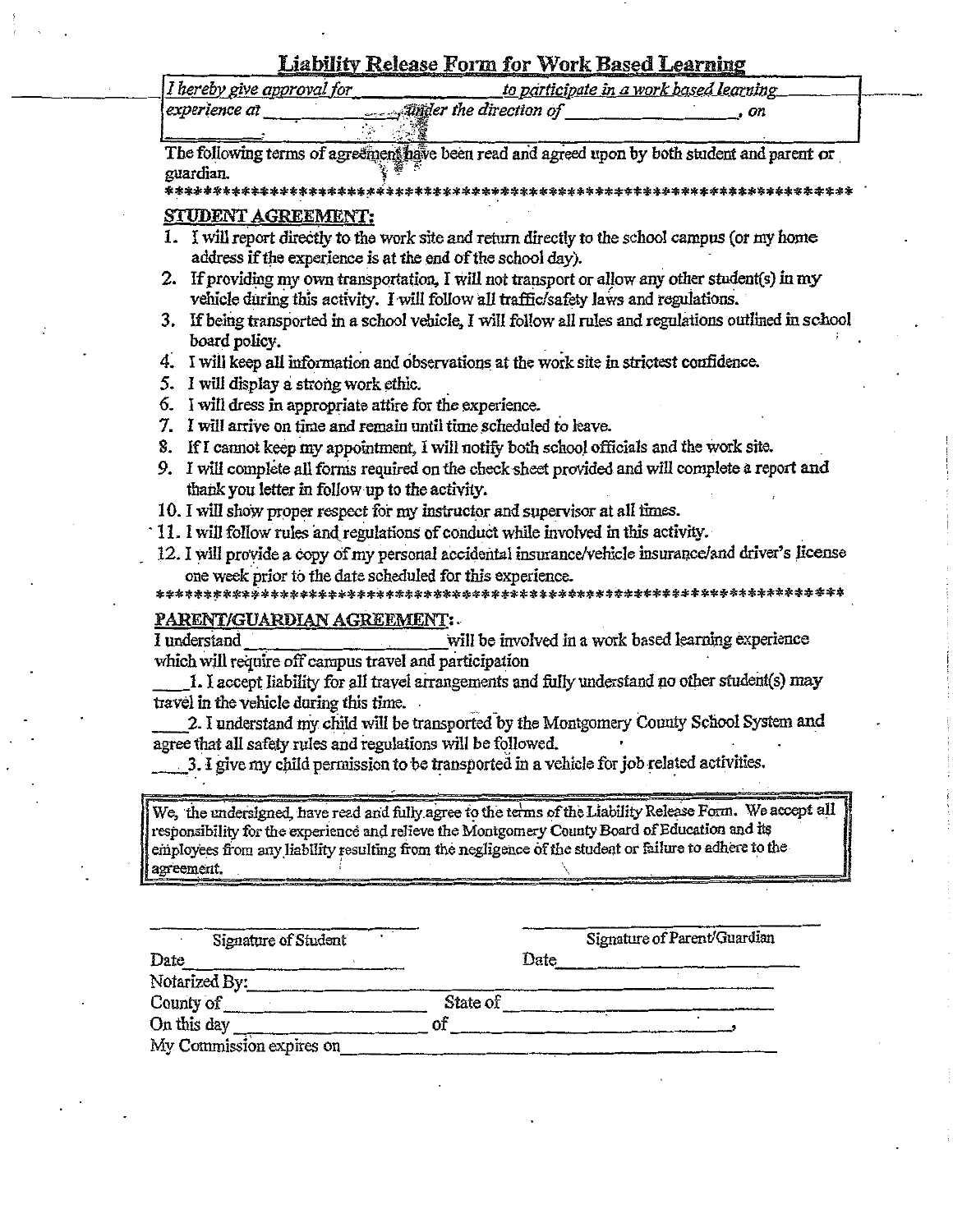822

2. 不管的 医心包病毒 化丙基

# Work-Based Learning Plan and Agreement<br>Office of Career and Technical Education

| $\square$ Co-op<br>$\Box$ Apprenticeship      | $\Box$ Internship<br>G Service Learning                             | $\Box$ Mentoring<br><b>Eutrepreneurship</b>        | n Shadowing<br><b>a School Enterprise</b> |
|-----------------------------------------------|---------------------------------------------------------------------|----------------------------------------------------|-------------------------------------------|
| Student's Last Name:                          |                                                                     | Student's First Name:                              |                                           |
| SSID Number.                                  |                                                                     | Date of Birth:                                     |                                           |
| Address:                                      |                                                                     |                                                    | ÷.                                        |
|                                               | City                                                                |                                                    |                                           |
| Cell Phone Number:                            |                                                                     | Email Address:                                     |                                           |
| ۰.<br>School:                                 | $\overline{\cdot}$ .                                                |                                                    |                                           |
| Address:                                      |                                                                     |                                                    |                                           |
| Phone Number:                                 |                                                                     |                                                    |                                           |
| CTE Program Area:                             |                                                                     | Career<br>Pathway/<br><b>ILP</b> Career<br>Goal(s) | ۵ţ.                                       |
| Teacher:<br>., <b>.</b><br>$\mathbf{r}$       |                                                                     |                                                    |                                           |
| Name of WBL.<br>Coordinator/<br>Supervisor    | v *<br>$\mathcal{I}$                                                |                                                    |                                           |
| $\overline{N}$                                |                                                                     |                                                    |                                           |
| Company / Business<br>Name:                   |                                                                     | Phone<br>Number:                                   |                                           |
| Address:                                      |                                                                     |                                                    |                                           |
| Work-Site Mentor:                             | $\overline{a}$                                                      | Title:                                             |                                           |
| Student Work<br>Schedule<br>(Days and Hours): |                                                                     | Start<br>and<br>End Date:                          |                                           |
| Total Hours<br>per Week:                      |                                                                     | Hourly Wage:<br>(if applicable)                    |                                           |
|                                               | نمبه<br>$\sim$<br>Yes<br>Copy of Background Check: Work-Site Mentor | No                                                 |                                           |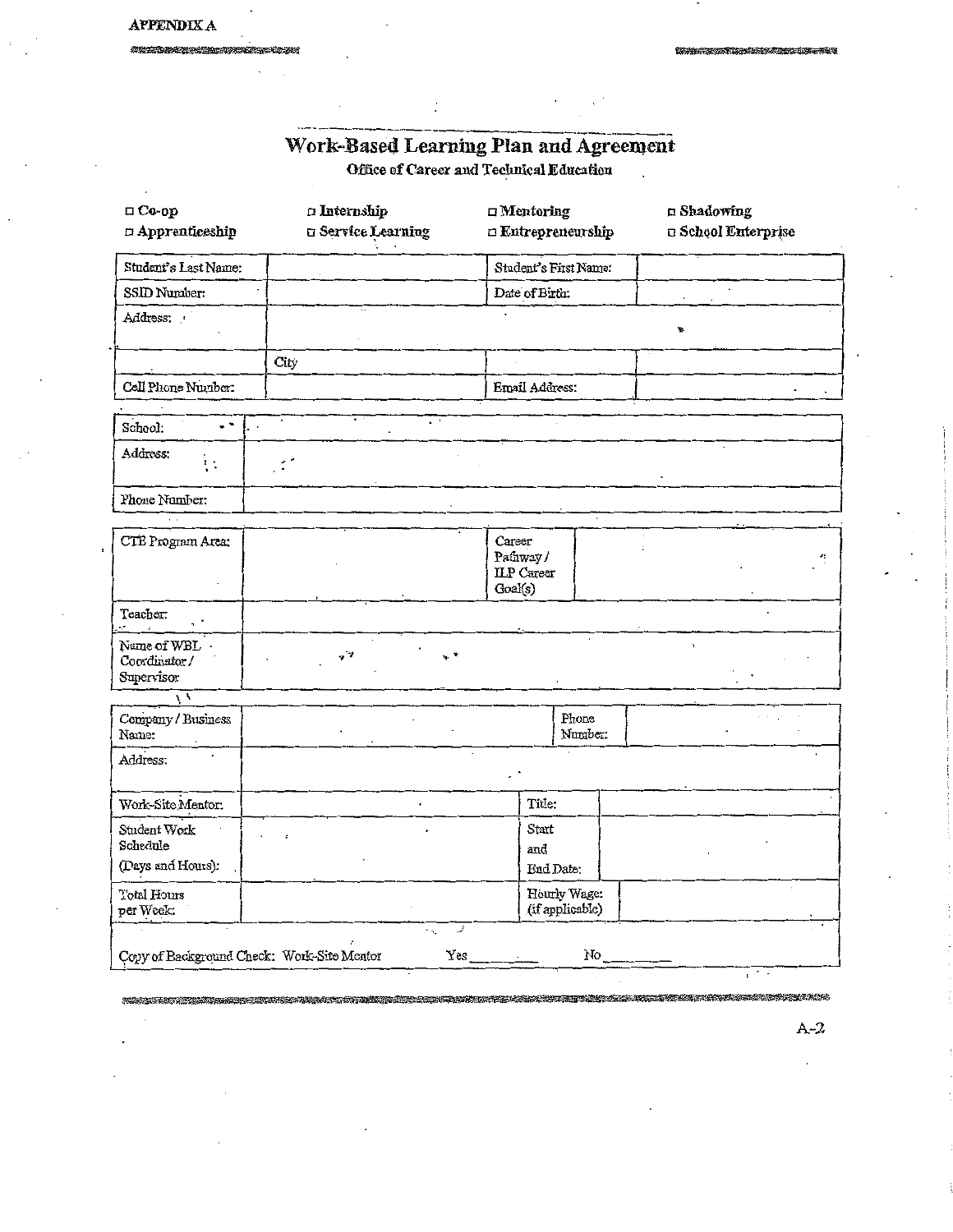# **Copy of Driver's License**



# Copy of Proof of Insurance

|                                                                                   | 2. Sout Tots Sremium for the Police Peisch is S373.60                |
|-----------------------------------------------------------------------------------|----------------------------------------------------------------------|
| <b>Sections filmoppe</b>                                                          | KONY ACCOUNT WEDER ! 123dState<br>RUIL SOTTER MEERL : ISSUSSIES IN S |
| AEZOTEOCT AN ABSA<br>131916 Nivn 161M Gids<br>022 XOG CE<br>1531 2HOUE V220CIULUS | CI9CI AN STIVE LSGL<br>88 KOS CS<br>TAURIE A TISCA                   |
| kort Agore's conneand Administration                                              | baruant bamne, .l.                                                   |

trsantprisot<br>SBJERTRRRRD

TRAYASLERI

eradmuk noisuafliseobl

ខ<br>រ

3. sour Vehicles

TON CHEAR 3 DOGS<br>TON CHANNA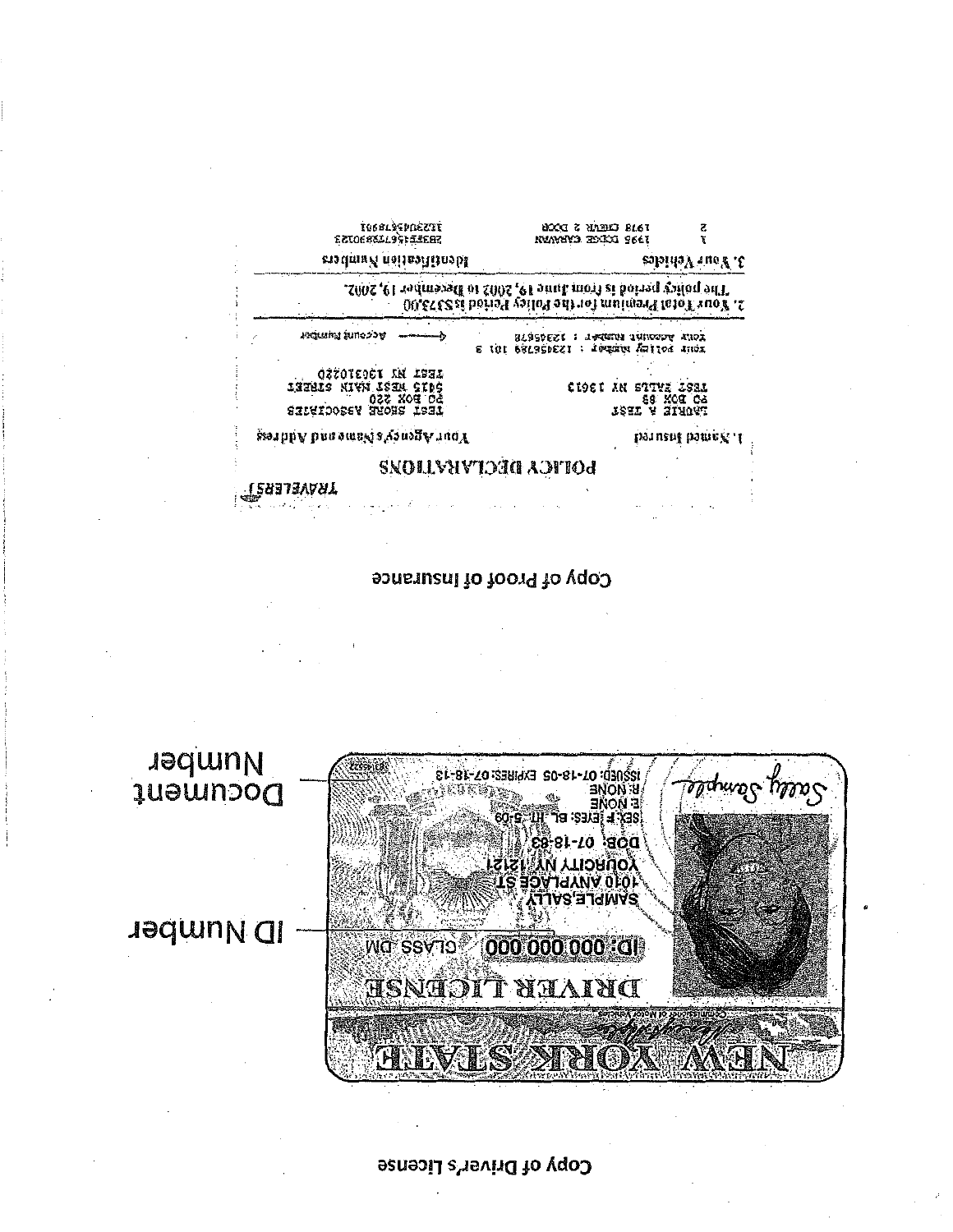# **SAMPLE** Work-Based Learning (WBL) Employer Evaluation Report Office of Career and Technical Education

| $\Box$ Co-op<br>$\Box$ Apprenticeship | $\Box$ Internship<br>$\Box$ Service Learning | and the continues of the<br>$\Box$ Mentoring<br>$\Box$ Entrepreneurship | $\square$ Shadowing<br>$\Box$ School Enterprise |
|---------------------------------------|----------------------------------------------|-------------------------------------------------------------------------|-------------------------------------------------|
|                                       |                                              |                                                                         |                                                 |
| したいみとり たいしょうきょう                       |                                              |                                                                         |                                                 |

| Student's Name:        | Grade Level:                           |
|------------------------|----------------------------------------|
| School:                | <br>Program:                           |
| $\sim$<br>Employer:    | <b>Contact Person:</b><br>Telephone #: |
| <b>WBL Start Date:</b> | <b>WBL Ending Date:</b>                |

Student Responsibility: Turn in this form to the Teacher/WBL Coordinator at the end of each week of employment.

Employer Responsibilities: Please complete the two tables below; share your ratings with the student; give this form to the student to return to the Teacher/WBL Coordinator. Thank you.

|                        |                       |               |   | Evaluation               |            |   |   |               |  |
|------------------------|-----------------------|---------------|---|--------------------------|------------|---|---|---------------|--|
| Scale: 1 - Poor        | 2 - Needs Improvement |               |   | 3 - Average              | $4 - Good$ |   |   | 5 - Excellent |  |
| Attendance/Punctuality |                       | 4             | 5 | Cooperation              |            | 2 | 3 |               |  |
| Appearance             | 2                     |               |   | Adaptability/Flexibility |            | 2 | 3 |               |  |
| Attitude               |                       | 4             | 5 | Relations with Co-       |            | 2 |   |               |  |
|                        |                       |               |   | Workers                  |            |   |   |               |  |
| Dependability          | 2                     |               | 5 | Time Management          |            | 2 | 3 |               |  |
| Initiative             |                       | 4.            | 5 | Quality of Work          |            | 2 |   |               |  |
| Following Directions   |                       | 4<br>$\cdots$ | 5 | Quantity of Work         |            | ົ |   |               |  |

Remarks:

**ASSESSMENT** 

# Attendance

|        |  | $^{\prime}$ ed $-$ Thur |  | Tues. | 727.95 |
|--------|--|-------------------------|--|-------|--------|
| Date   |  |                         |  |       |        |
| Hours  |  |                         |  |       |        |
| Worked |  |                         |  |       |        |

# Earnings (If Applicable)

| Total Hours:             | x Hourly wage:                                     | $=$ Total Gross Earnings: \$ |  |
|--------------------------|----------------------------------------------------|------------------------------|--|
|                          |                                                    |                              |  |
|                          |                                                    |                              |  |
| Signature of Supervisor: |                                                    | Date:                        |  |
|                          |                                                    |                              |  |
|                          | Equal Education and Employment Opportunities M/F/D |                              |  |

**Constitution of the State of American State of American** 

Work Based Learning Manual 2015 .

 $A-12$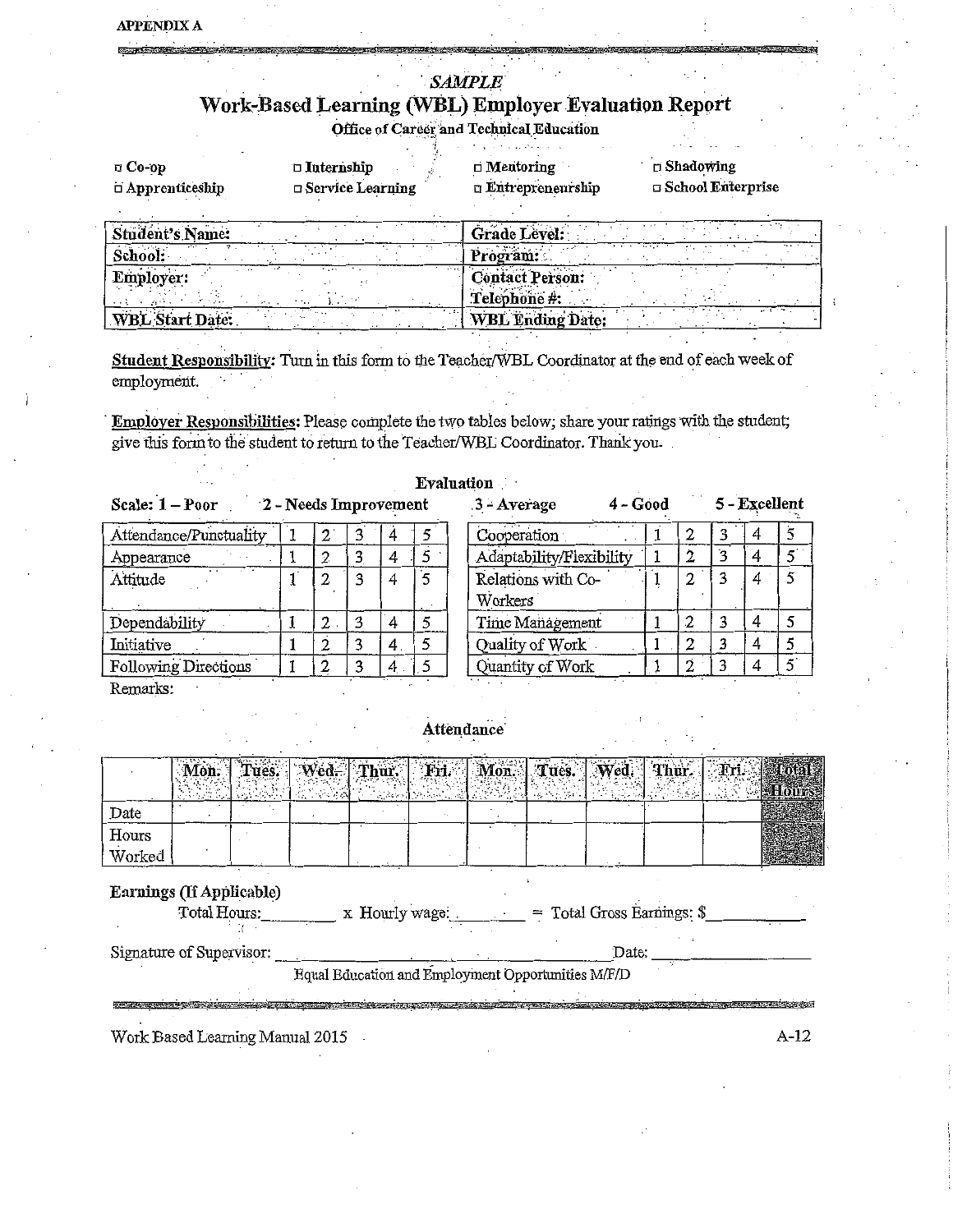#### **CHAPTER 8: COOPERATIVE EDUCATION**

# SAMPLE Log of Work-Based Learning Contacts

Office of Career and Technical Education

| $\Box$ Co-op<br>$\Box$ Apprenticeship | $\Box$ Internship<br>$\Box$ Service Learning | $\Box$ Mentoring<br>$\Box$ Entrepreneurship | $\Box$ Shadowing<br>□ School Enterprise |
|---------------------------------------|----------------------------------------------|---------------------------------------------|-----------------------------------------|
| <b>Student's Name:</b>                |                                              | <b>Grade Level:</b>                         |                                         |
| School:                               |                                              | Program:                                    |                                         |
| <b>Employer:</b>                      |                                              | <b>Work Site Mentor:</b>                    |                                         |
| <b>WBL Start Date:</b>                |                                              | <b>WBL Ending Date:</b>                     |                                         |

Problem situation \_\_\_\_\_ Other:

- 1. It is recommended that each site be visited at least one time before the student is placed to ensme the safety and proper training of the student.
- 2. Each student should be visited periodically at the work-site to check progress, attendance, appropriate work assignments, safety, etc. A minimum of one visit per nine weeks is recommended for all students.
- 3. Please document visitation below.

| Date of Visit | <b>Person Making Visit</b> | <b>Observation / Suggestions / Recommendations</b> |
|---------------|----------------------------|----------------------------------------------------|
|               |                            | $\overline{a}$                                     |
|               |                            |                                                    |
|               |                            |                                                    |
|               |                            |                                                    |
|               |                            |                                                    |
|               |                            |                                                    |

Resources (See Appendix B)

Work Based Learning Manual 2015 8-48

<u> Alban Alban Alban Alban Alban Alban Alban Alban Alban Alban Alban Alban Alban Alban Alban Alban Alban Alban A</u>